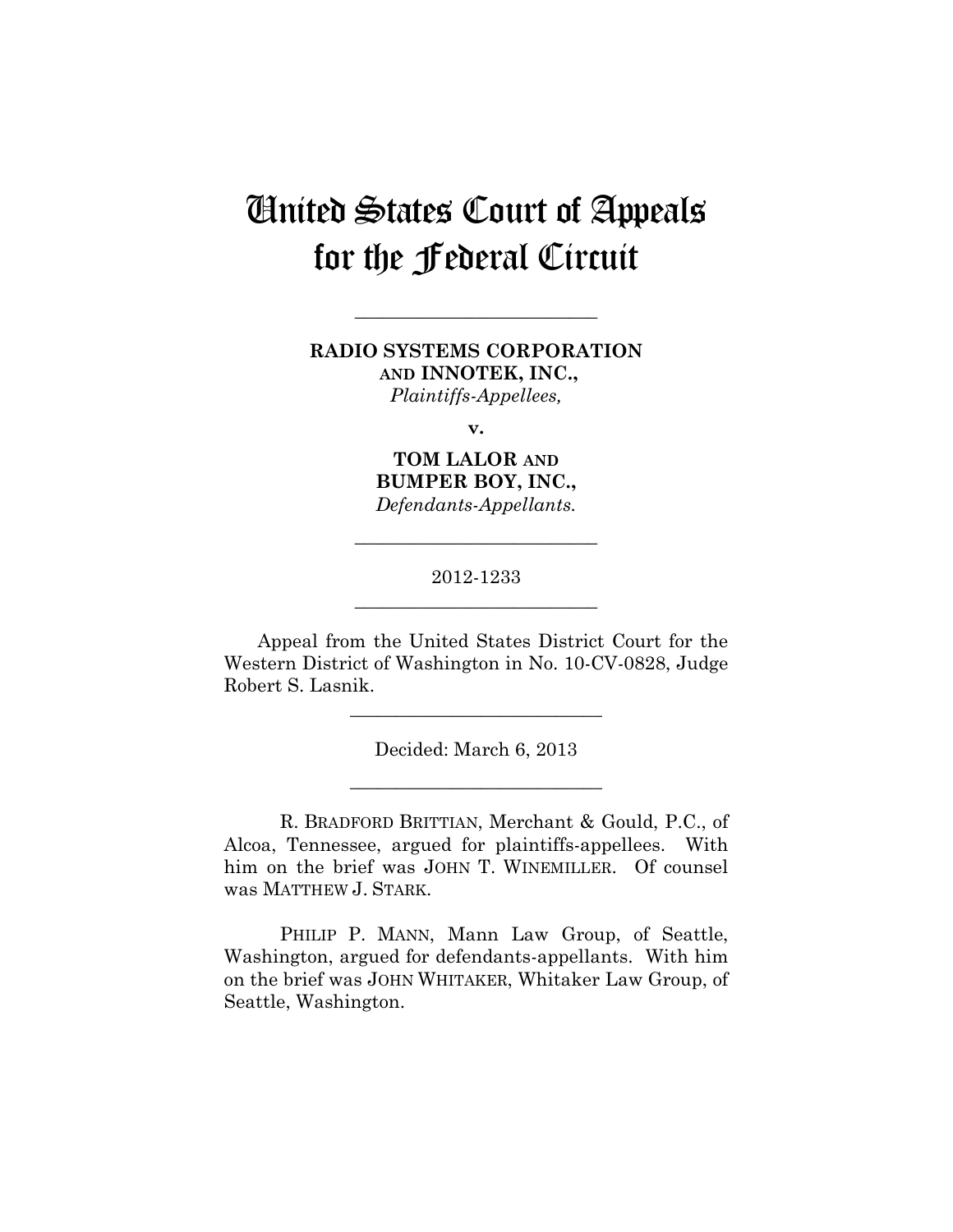Before NEWMAN, MOORE, and REYNA, *Circuit Judges*.

**\_\_\_\_\_\_\_\_\_\_\_\_\_\_\_\_\_\_\_\_\_\_\_\_\_\_** 

Opinion for the court filed by *Circuit Judge* Moore.

### Opinion concurring-in-part and dissenting-in-part filed by *Circuit Judge* NEWMAN.

#### MOORE, *Circuit Judge*.

In this declaratory judgment action, Tom Lalor and Bumper Boy, Inc. (collectively, Bumper Boy) appeal from the district court's grant of summary judgment that Radio Systems and Innotek (collectively, Radio Systems) do not infringe two related Bumper Boy patents. *See Radio Systems Corp. v. Lalor*, No. C10-828RSL, 2012 WL 254026 (W.D. Wash. Jan. 26, 2012) (*Summary Judgment Order*). For the reasons set forth below, we *affirm-inpart*, *reverse-in-part*, and *remand* for proceedings consistent with this opinion.

#### **BACKGROUND**

This case involves two of Bumper Boy's patents on improvements to electronic animal collars, U.S. Patent Nos. 6,830,014 and 7,267,082. The '082 patent is a continuation-in-part of the '014 patent. Although the '082 patent contains some new matter, there is no dispute that the asserted claims from the '082 patent are supported by the '014 patent specification. Both patents generally disclose and claim a collar (pictured below) having a contoured collar housing (12), front surface (14), back surface (15), outside surface (16), and inside surface (18). The patents additionally disclose that the inventive collar includes one or more "high point surfaces" (C, D and E) that extend the inside surface of the collar above the base of electrodes 24 toward the animal "to relieve and distribute the load caused by collar tension around the animal's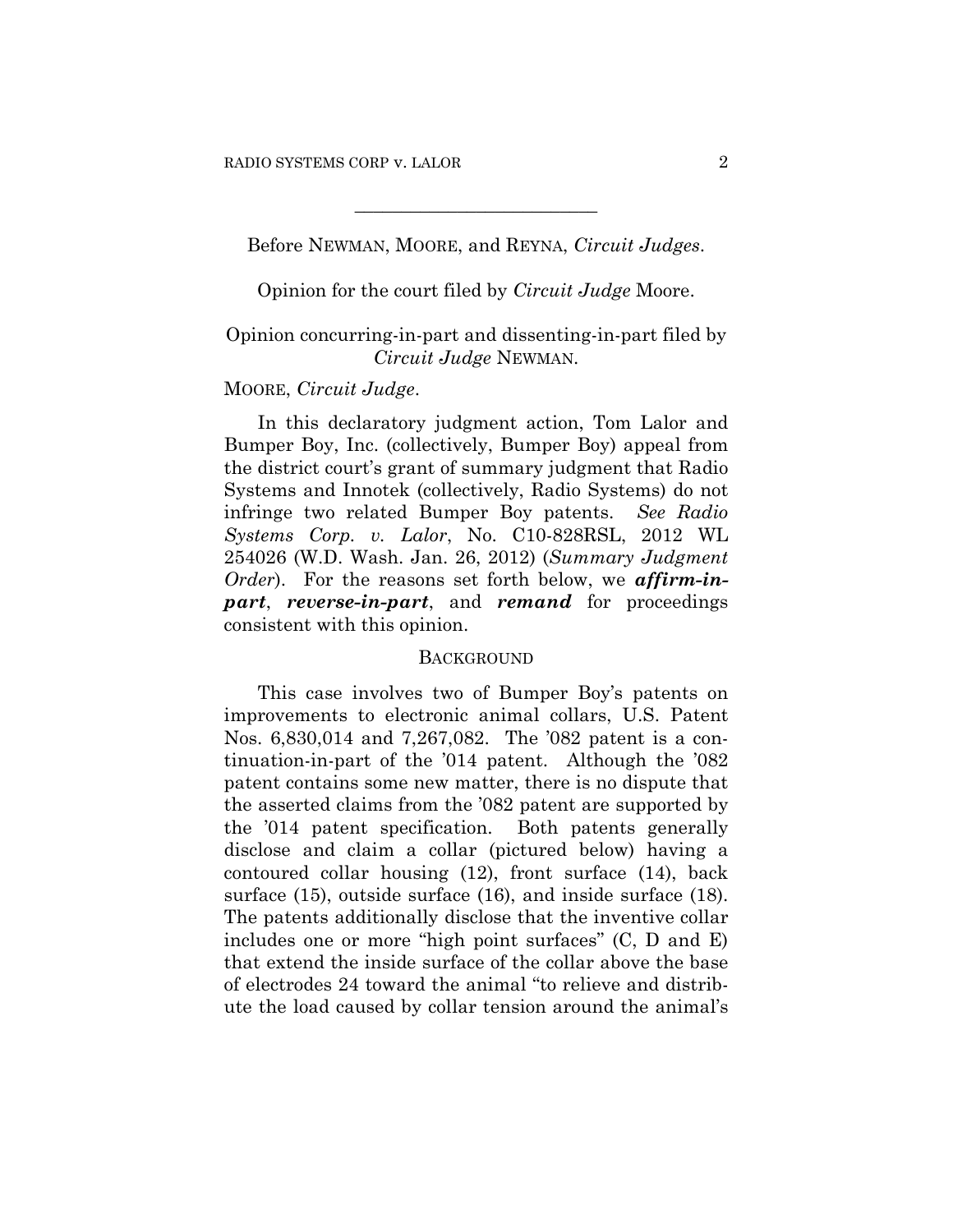neck" and to "make it easier to properly tension the collar and reduce [] the discomfort and sores caused by electrodes jabbing into the animal's neck." '014 patent col. 2 ll. 26-44, col. 1 l. 47 – col. 2 l. 11.



 $014$  patent figs.  $3 & 4$ .

In February 2005, Bumper Boy sent Innotek a demand letter stating that Innotek's UltraSmart collar infringed the '014 patent and that Innotek must take a license or cease all manufacturing and destroy all sales inventory. The letter did not mention the '082 patent, which issued in September 2007 from an application filed in December 2005. In April 2005, Innotek responded to Bumper Boy's demand letter, contending that its "Elite" Receiver" collar was "prior art [that] invalidates the claims of the '014 patent." Bumper Boy took no subsequent action for over four years. In the meantime, Innotek continued making and selling the UltraSmart collar and developed other designs, including the GS-011 and FieldPro collars. In September 2006, Radio Systems acquired Innotek and released the SD-1825 collar, which was based on an earlier Innotek design.

In November 2009, Bumper Boy sent Radio Systems a demand letter accusing the Innotek UltraSmart and Radio Systems SD-1825 collars of infringing both the '014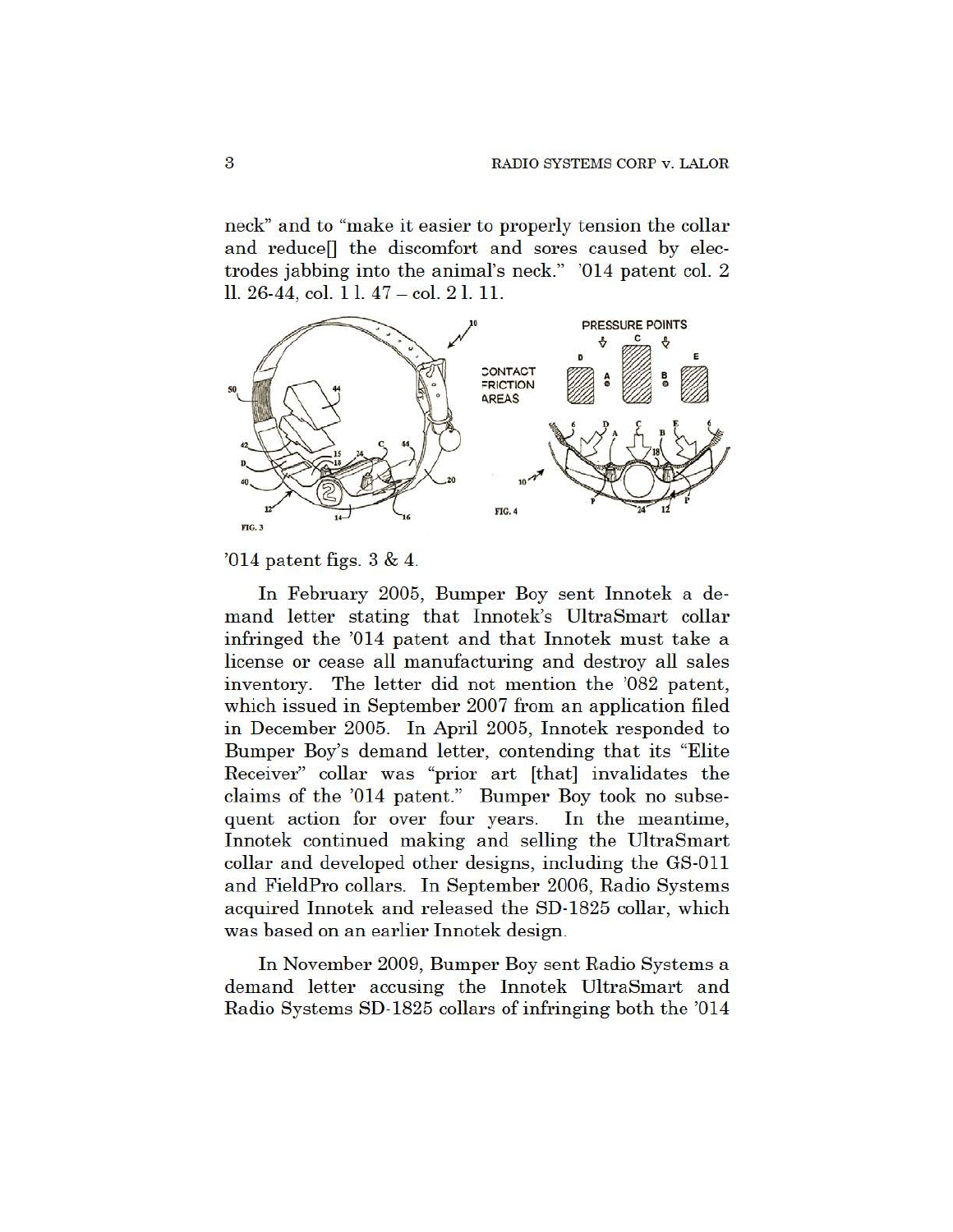and '082 patents and demanding that Radio Systems take a license or stop manufacturing the collars and destroy all sales inventory. In May 2010, Radio Systems filed this action seeking declarations of noninfringement and invalidity and Bumper Boy counterclaimed for infringement. Bumper Boy accused several products based on four basic collar designs (UltraSmart, GS-011, FieldPro, and SD-1825) of infringing '014 patent claims 1, 4, 5, 7, 16, 17, and 18 and '082 patent claims 1, 3, 4, 6, 15, and 17. Claim 1 of the '014 patent is representative of the claims at issue:

An animal collar designed for attachment to an animal comprising:

a collar housing having an *inside surface* directed toward the animal during use; and

at least one electrode intersecting *said inside surface* at an *electrode base* and extending toward the animal during use;

*said inside surface* having at least one high point surface extending above *said electrode base* and toward the animal during use.

'014 patent claim 1 (emphases added). The district court construed "inside surface" as "the portion of the collar housing facing inwards towards the animal" and "electrode base" as "the portion of the electrode where it intersects the inside surface of the collar housing." *See Summary Judgment Order*, 2012 WL 254026, at \*5. Following claim construction, Radio Systems moved for summary judgment of noninfringement and invalidity. The district court denied summary judgment of invalidity but granted summary judgment of noninfringement. It concluded that the accused GS-011, FieldPro, and SD-1825 collars did not infringe any of the asserted claims as construed and that equitable estoppel barred Bumper Boy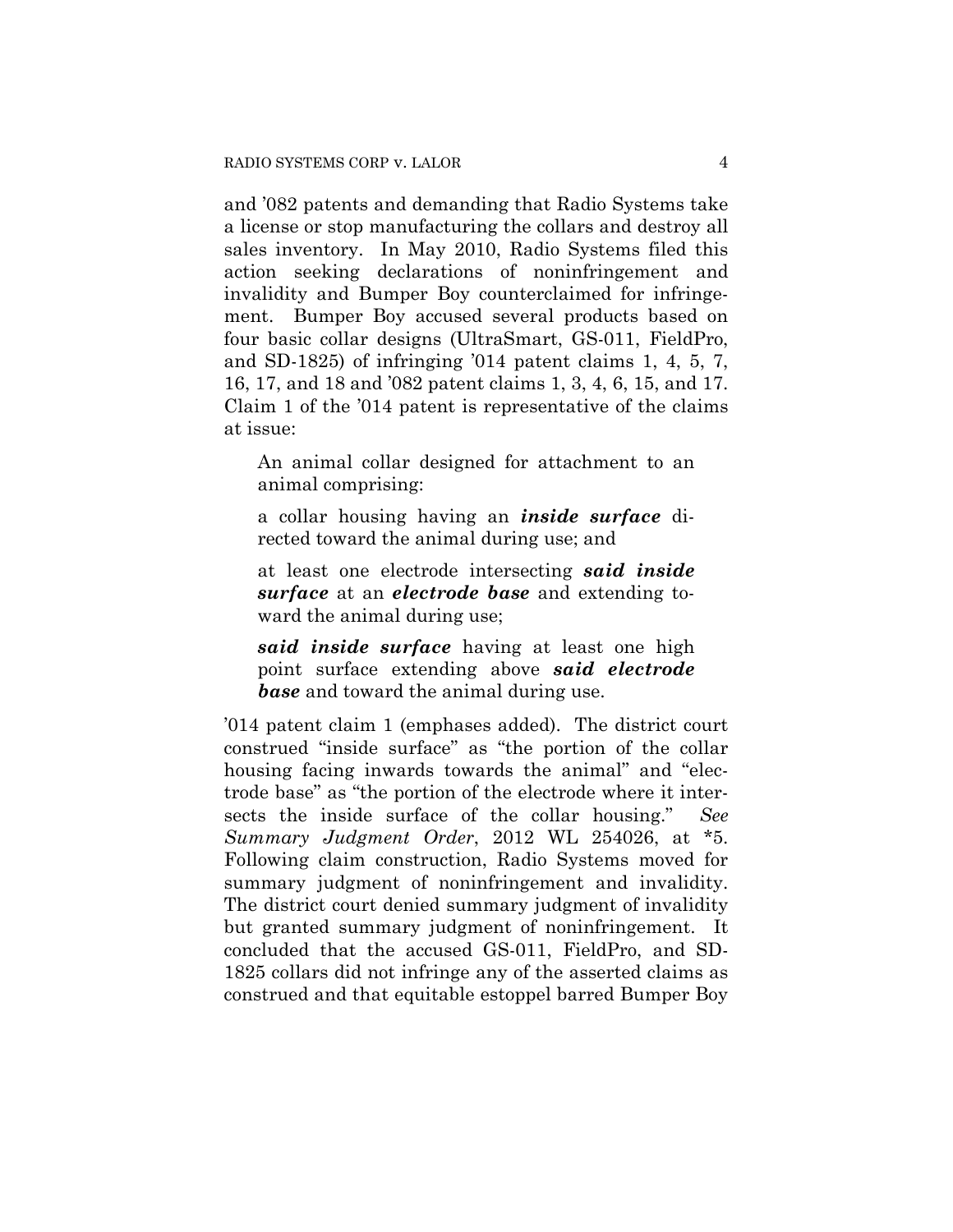from accusing the UltraSmart collar of infringing either patent.

Bumper Boy appeals, arguing that the court's equitable estoppel analysis is erroneous and that its constructions of "electrode base" and "inside surface" and application of those constructions to the accused products are erroneous. We have jurisdiction under 28 U.S.C. §  $1295(a)(1)$ .

#### **DISCUSSION**

#### A.

Claim construction is a matter of law, which we review *de novo*. *ICU Med., Inc. v. Alaris Med. Sys. Inc.*, 558 F.3d 1368, 1374 (Fed. Cir. 2009). We review summary judgment decisions under regional circuit law. *Lexion Med., LLC v. Northgate Techs., Inc.*, 641 F.3d 1352, 1358 (Fed. Cir. 2011). In the Ninth Circuit, summary judgment decisions are reviewed *de novo*. *Greater Yellowstone Coalition v. Lewis*, 628 F.3d 1143, 1148 (9th Cir. 2010). Summary judgment is appropriate if "the movant shows that there is no genuine dispute as to any material fact and the movant is entitled to judgment as a matter of law." Fed. R. Civ. P. 56(a).

At issue in this case are the constructions of two claim terms: "electrode base" and "inside surface." Claim 1 recites a collar having "at least one electrode intersecting said *inside surface* at an *electrode base* and extending toward the animal during use" and "said *inside surface* having at least one high point surface extending above said *electrode base* and toward the animal during use." '014 patent claim 1 (emphasis added). In the figures below, the patents illustrate electrode 24 that intersects inside surface 18 at electrode base 26. The figures illustrate a high point surface C—a raised portion of inside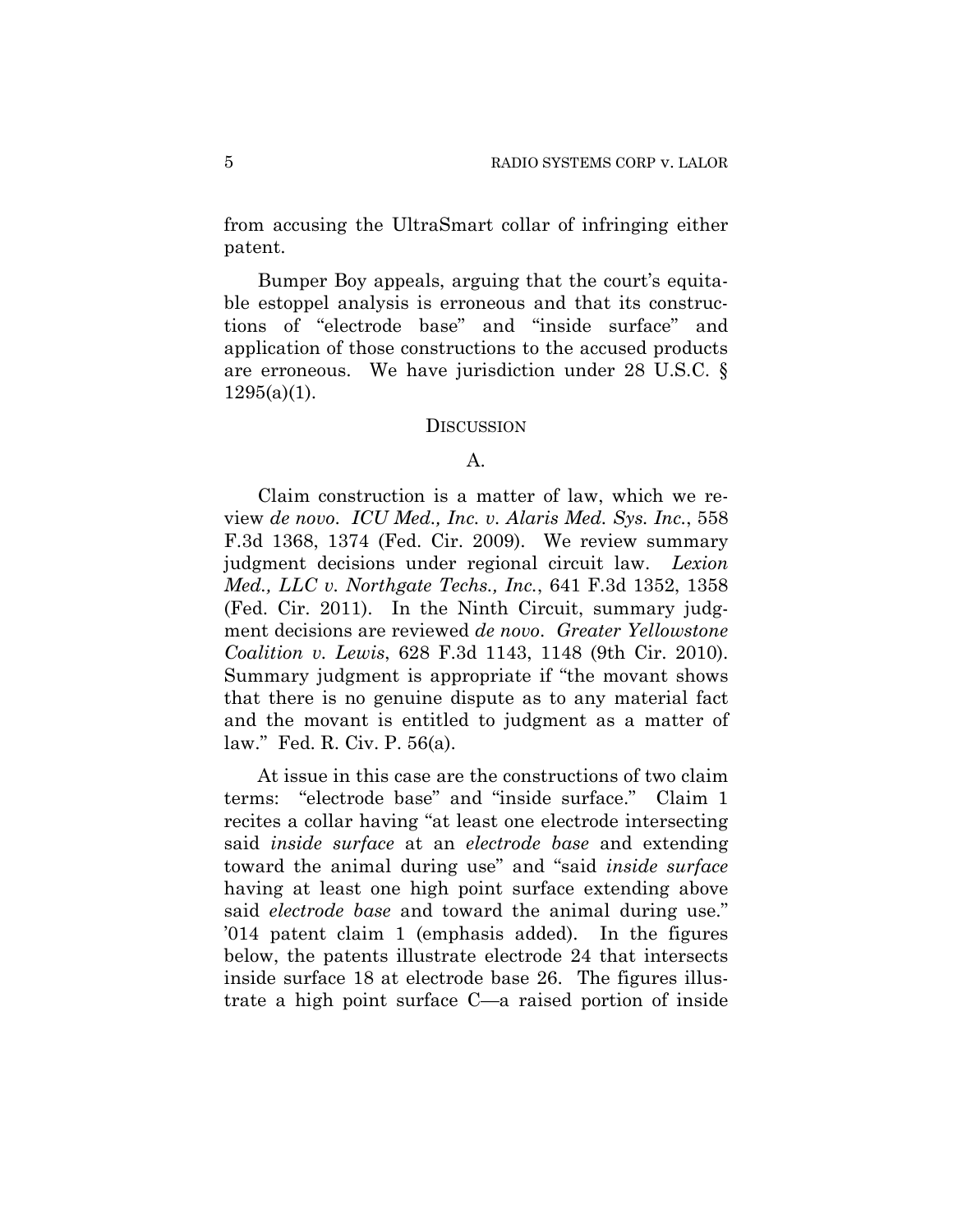surface 18—extending above electrode base 26 toward the animal. The patent also discloses an optimal configuration: for the distal end 28 of electrode 24 to extend above high point surface C (line 32 with endpoint X) by 3/8 of an inch or less.





FIG. 9

'014 patent figs. 8-9; id. col. 5 ll. 1-5, col. 5 ll. 12-18, col. 6  $ll. 6-11$ ; see also id. figs.  $3-9$ .

The district court construed "inside surface" as "the portion of the collar housing facing inwards towards the animal" and "electrode base" as "the portion of the electrode where it intersects the inside surface of the collar See Summary Judgment Order, 2012 WL housing." 254026, at \*5. In granting summary judgment, the district court applied its constructions to the GS-011, FieldPro, and SD-1825 collars and determined that there was no genuine issue of material fact that the electrode bases of the two electrodes in these collars (depicted below) are at the points labeled X because points X are where the electrodes intersect with the inside surface of the collar housing. Summary Judgment Order, 2012 WL 254026, at \*5-6. The district court concluded that the GS-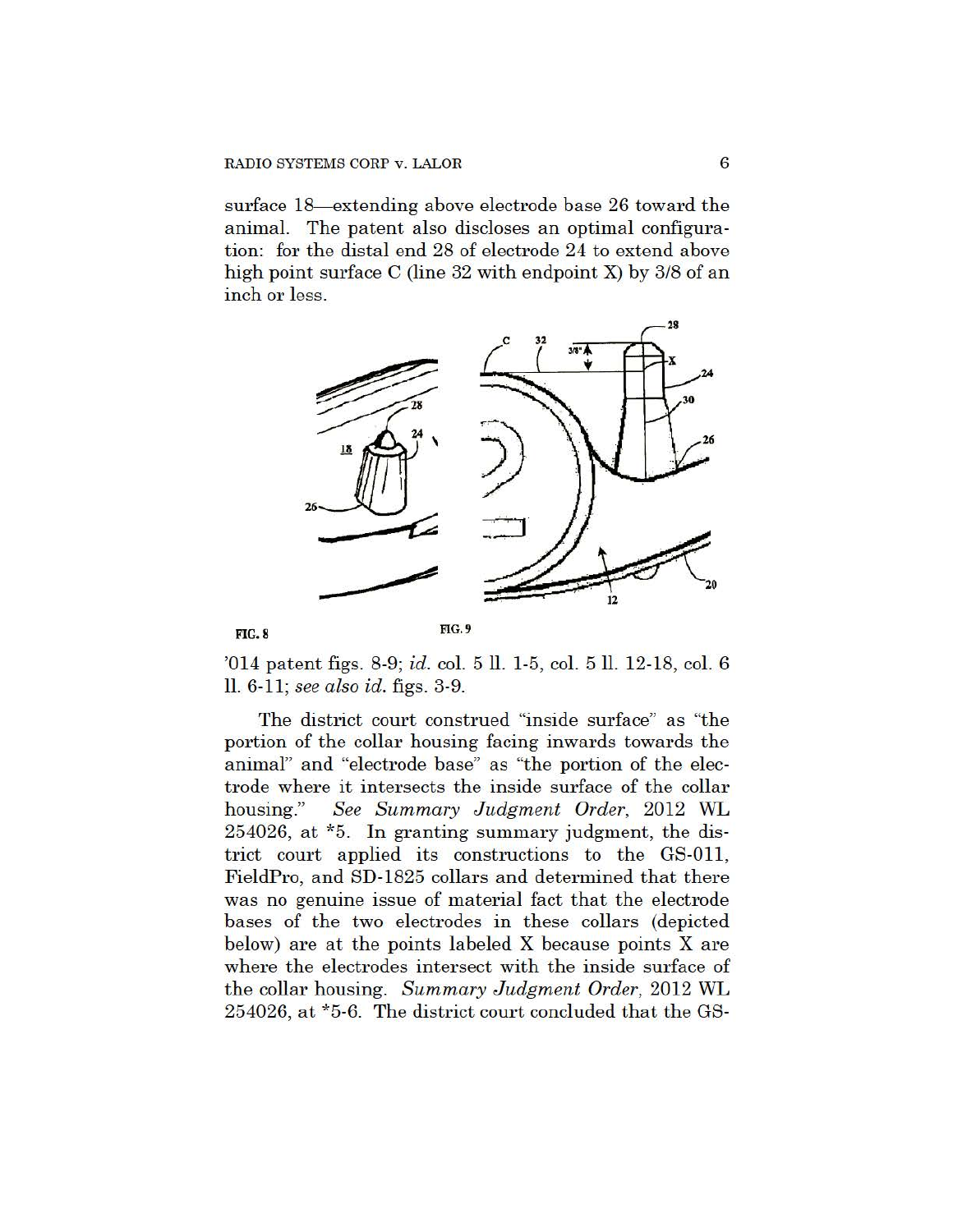011, FieldPro, and SD-1825 collars do not infringe because they do not have a high point surface that extends the inner surface of the collar past the horizontal line created by points X. Id.



Summary Judgment Order, 2012 WL 254026, at \*5 n.5 (color added).

Bumper Boy states that the district court erroneously construed the "electrode base" and "inside surface" claim terms. Its real dispute, however, appears to be with the court's application of its constructions to the accused products and not the constructions themselves. Bumper Boy argues that the "electrode bases" in the three accused collars are not at points X as the district court found but are instead at points Y. Bumper Boy argues that the "horizontal surfaces on which points 'X' are located" are not part of the inside surface of the collar housing because they "do not, and cannot, contact the animal's skin during use." Instead, argues Bumper Boy, when the electrode tips (black cone-shaped structures with threaded posts) are "screwed into the points 'X' [they] completely cover each surface and prevent any such contact from taking place."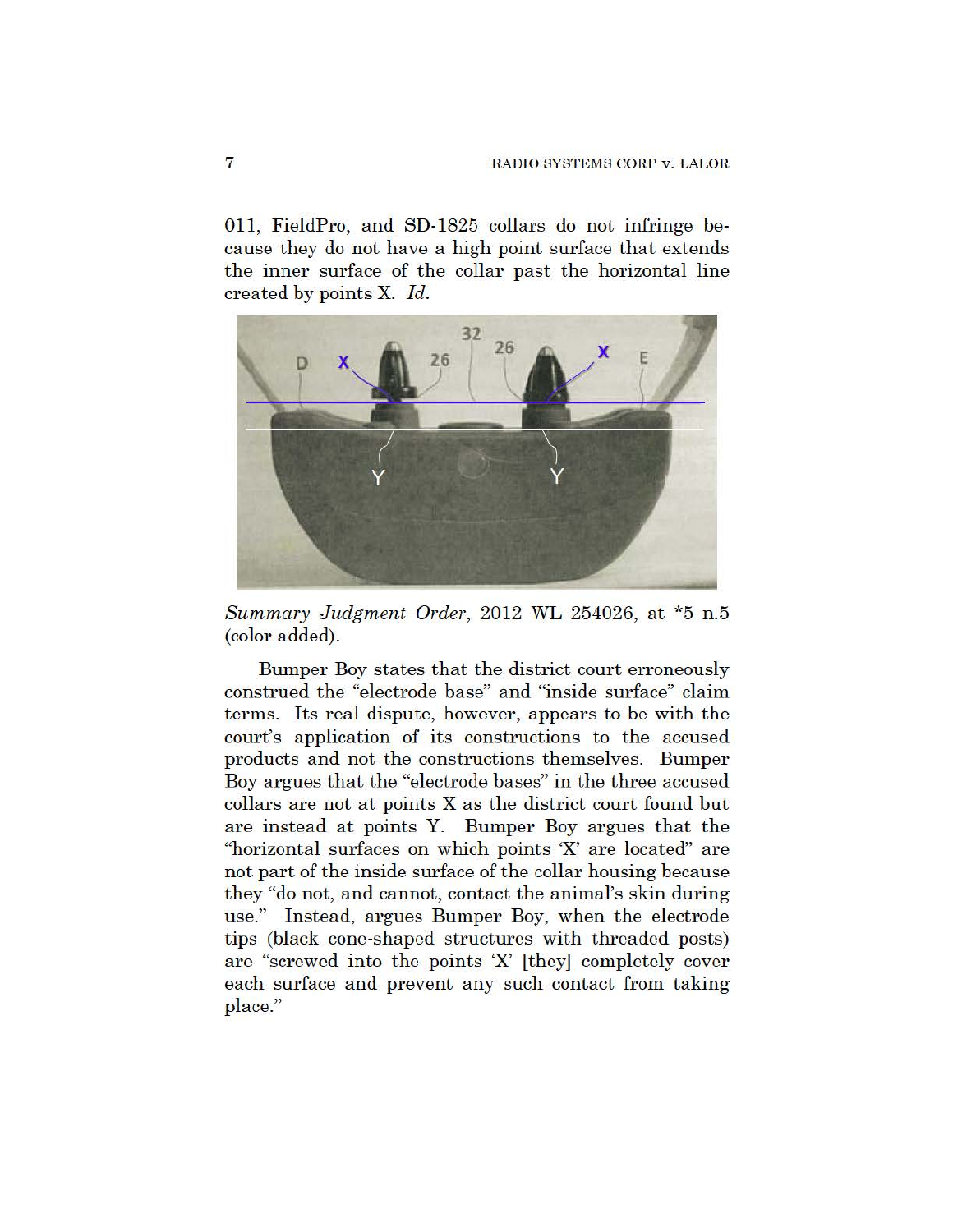We agree with Radio Systems that the district court correctly construed "electrode base" and "inside surface." The claim language recites an "inside surface directed toward the animal during use" and an "electrode intersecting said inside surface at an electrode base and extending toward the animal during use." '014 patent claim 1. The '014 patent specification explains that the inventive collar includes "a collar housing having an inside surface directed toward the animal during use" and "electrodes or sensors that extend from or through an inside surface of the collar housing into the skin of the animal during use." '014 patent col. 2 ll. 30-31. The '014 patent further discloses that a collar's electrodes may extend from a raised inside surface. '014 patent col. 4 ll. 3-29, figs. 1 & 2. The district court's constructions of "electrode base" and "inside surface" are thus fully supported by both the claim language and the specification.

We also agree with Radio Systems that the district court correctly applied its constructions to the accused GS-011, FieldPro, and SD-1825 collars. In these products, the electrode tips have threaded posts that screw into receptacles that form part of the inside surface of the collar housing. The district court correctly concluded that the electrode bases in these products are at the points X (depicted above), where the electrodes intersect with the inside surface of the collar housing. As a result, these three products do not have a high point surface extending the inside surface of the collar housing past the line created by the electrode bases (points X) and thus do not infringe. We agree with the district court that no genuine issue of material fact exists regarding the location of the electrode bases in the accused GS-011, FieldPro, and SD-1825 products and that these products do not have the required high point surface. Accordingly, we *affirm* the district court's judgment of noninfringement for these three products.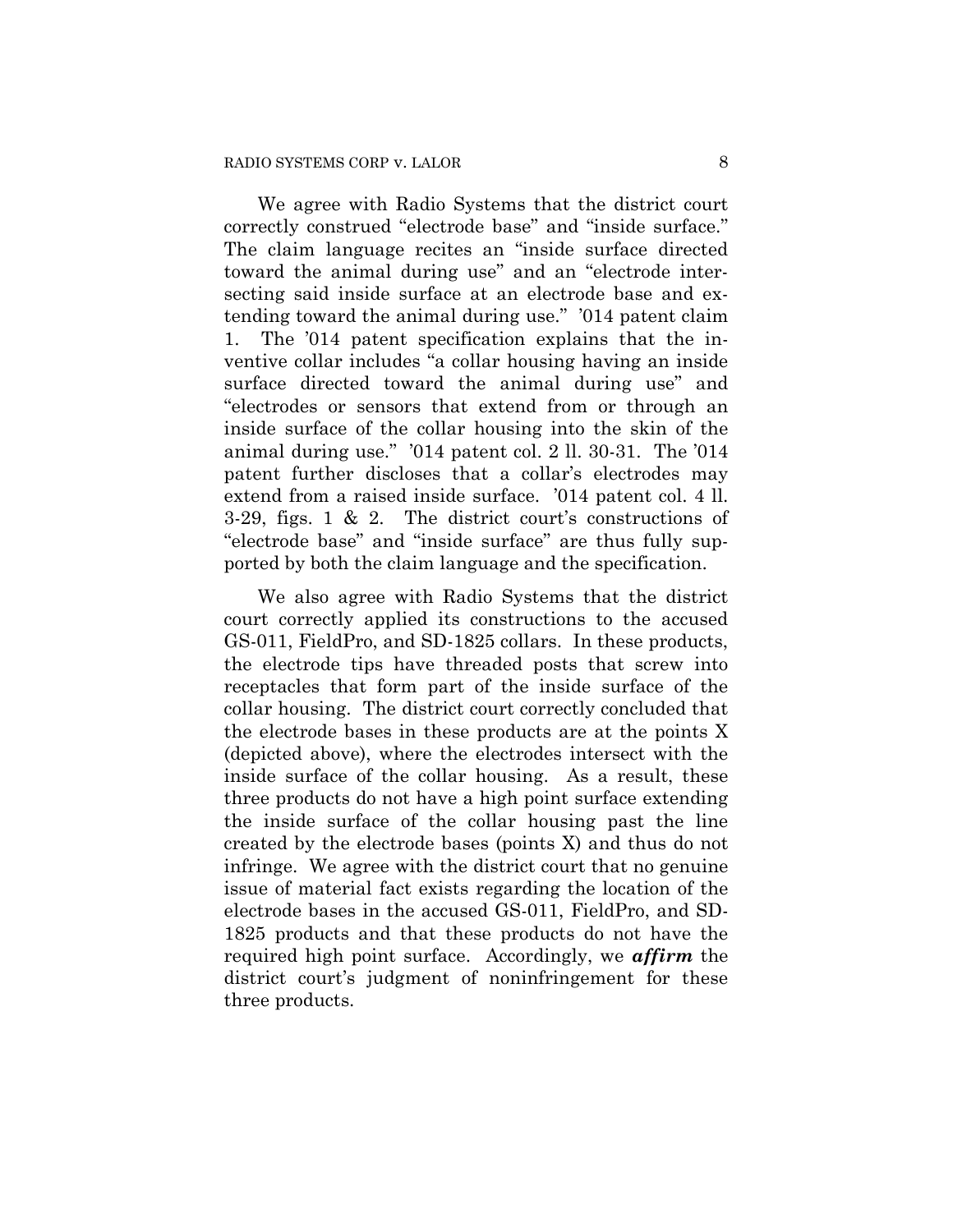Although we review summary judgment decisions *de novo*, the applicability of equitable estoppel is "committed to the sound discretion of the trial judge." *A.C. Aukerman Co. v. R.L. Chaides Constr. Co.*, 960 F.2d 1020, 1028 (Fed. Cir. 1992) (en banc). A district court's decision to apply the equitable estoppel doctrine is "reviewed by this court under the abuse of discretion standard." *Id.* Three elements are required for equitable estoppel to bar a patentee's suit: (1) the patentee, through misleading conduct (or silence), leads the alleged infringer to reasonably infer that the patentee does not intend to enforce its patent against the alleged infringer; (2) the alleged infringer relies on that conduct; and (3) the alleged infringer will be materially prejudiced if the patentee is allowed to proceed with its claim. *Id.*

For the fourth accused collar design, the UltraSmart collar, the district court based its grant of summary judgment of noninfringement as to both the '014 and '082 patents on the doctrine of equitable estoppel. *Summary Judgment Order*, 2012 WL 254026, at \*7-10. Indeed, Radio Systems did not argue noninfringement of the UltraSmart collar except under equitable estoppel. The district court found that Bumper Boy unquestionably misled Innotek through its 2005 demand letter and subsequent silence for over four and a half years. The court also found that Innotek relied on this silence by significantly expanding its product line and by being acquired by Radio Systems. The court found that Innotek's investment in new products constituted economic prejudice. The court concluded that equitable estoppel applied to Bumper Boy's allegations against Innotek. The court further reasoned that equitable estoppel also barred Bumper Boy's allegations against Radio Systems because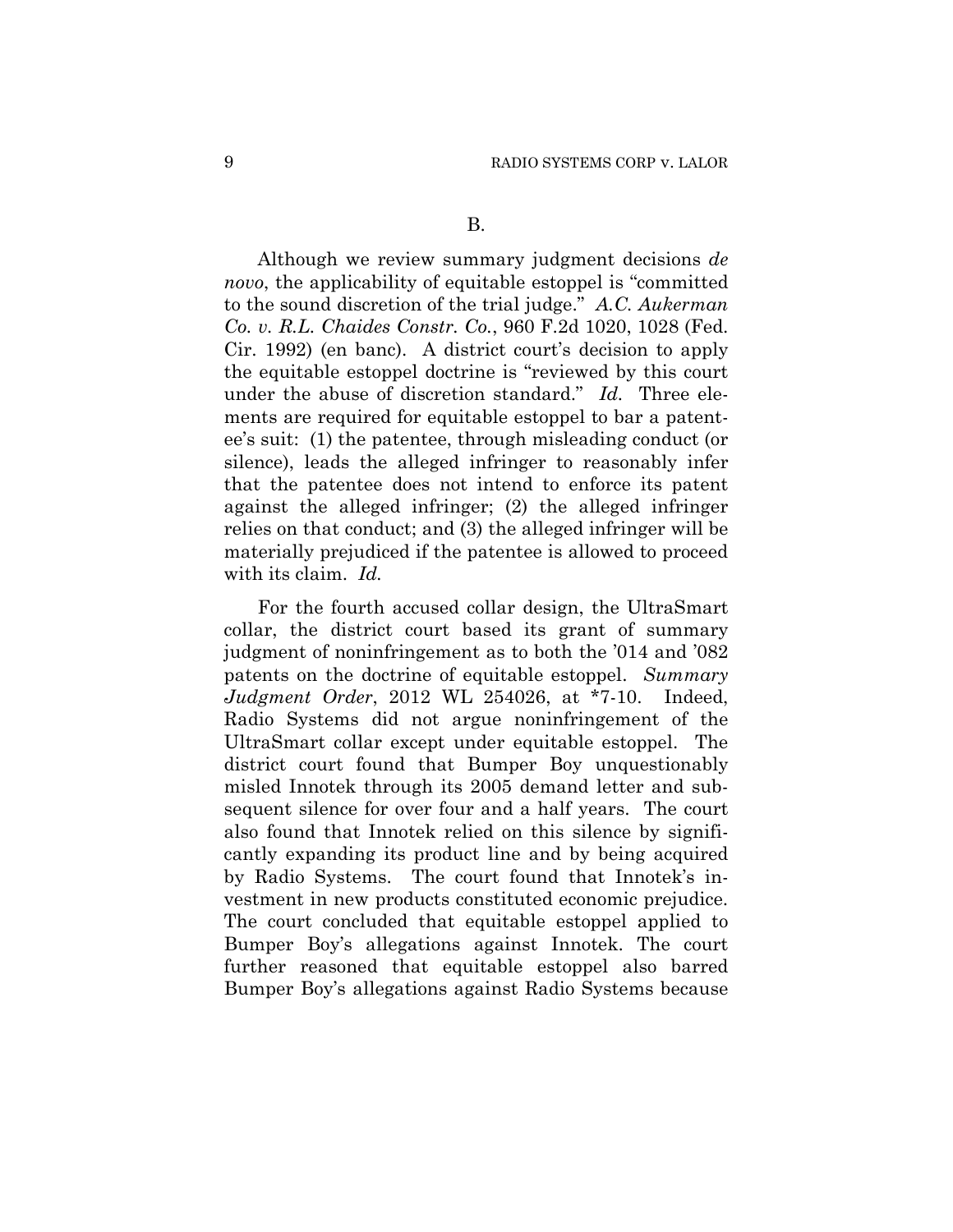it (1) wholly owns Innotek, (2) is headed by the same individual as Innotek, (3) purchased Innotek to incorporate its designs and products into its own product lines, and (4) exerts substantial control over Innotek.

In granting summary judgment of noninfringement, the district court found that Bumper Boy was equitably estopped from alleging that the Radio Systems UltraSmart collar infringed the '014 and '082 patents. *Summary Judgment Order*, 2012 WL 254026, at \*6; *Radio Systems Corp. v. Lalor*, No. C10-828RSL, 2012 WL 555092, at \*2-3 (W.D. Wash. Feb. 21, 2012) (denying Radio Systems' motion for reconsideration).

Bumper Boy argues that equitable estoppel does not bar its claims against Radio Systems because Radio Systems neither knew about Bumper Boy's demand letter to Innotek nor relied on Bumper Boy's silence after Innotek responded. Bumper Boy argues that the district court's extension of equitable estoppel to Radio Systems was erroneously based on assignor estoppel cases. Bumper Boy argues that assignor estoppel is fundamentally different from equitable estoppel because equitable estoppel requires proof of detrimental reliance while assignor estoppel does not. Bumper Boy argues that equitable estoppel can apply, if at all, only to Innotek because Radio Systems is a different legal entity and must independently show detrimental reliance. Alternatively, Bumper Boy argues that even if equitable estoppel does apply to the '014 patent, it cannot apply to the '082 patent because Bumper Boy "never accused either Innotek or Radio Systems of infringing the '082 patent prior to November 2009."

Radio Systems argues that the district court correctly concluded that Radio Systems stands in the shoes of Innotek as its successor-in-interest and is thus entitled to the benefit of equitable estoppel. Radio Systems argues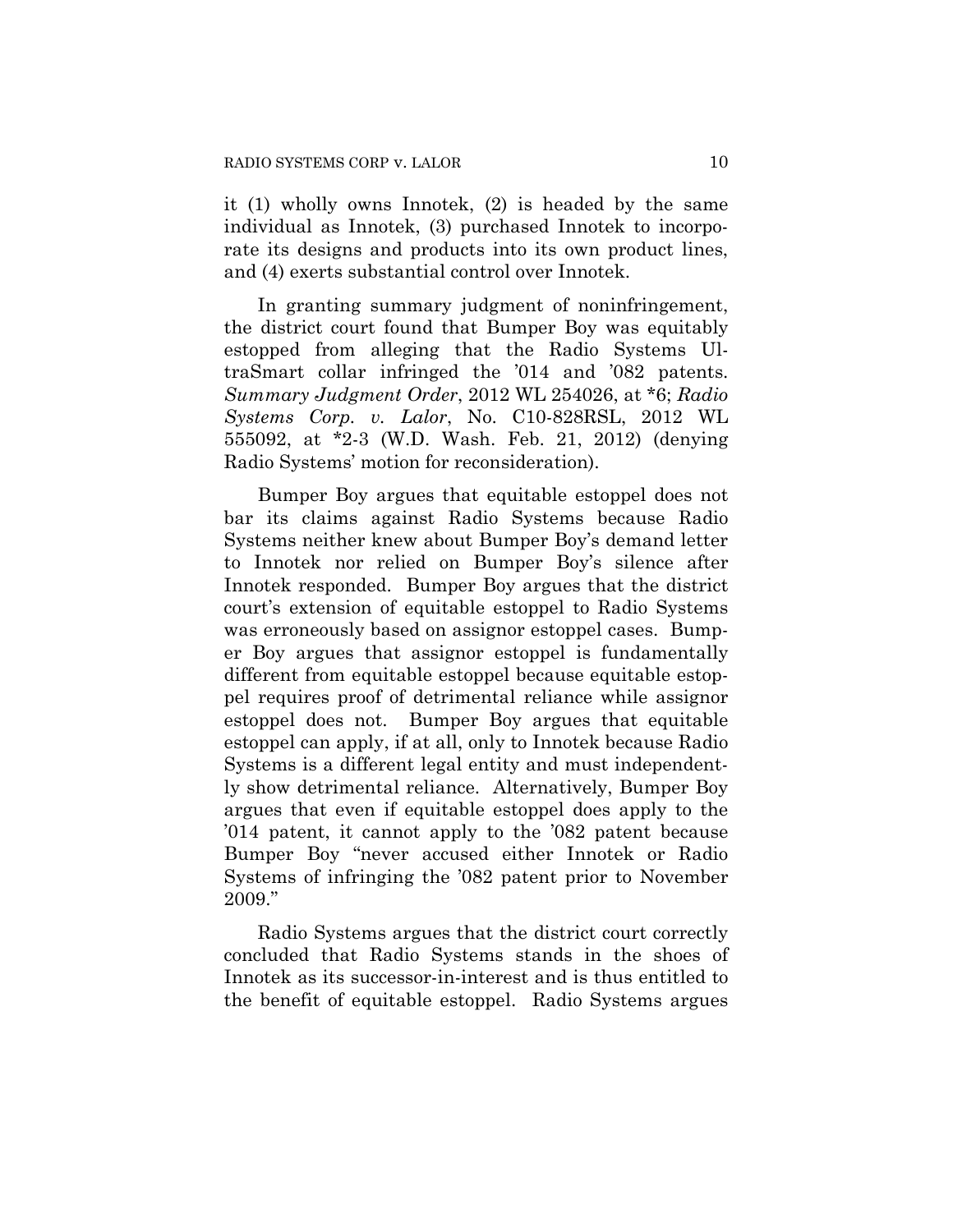that the district court did not abuse its discretion in applying equitable estoppel to the '082 patent because the district court properly treated the two related patents as one for purposes of equitable estoppel.

As to the '014 patent, we hold that the district court did not abuse its discretion in concluding that equitable estoppel barred Bumper Boy's infringement claims on the UltraSmart collar against Innotek. With respect to Innotek, all three elements of equitable estoppel are present and Bumper Boy does not contest the district court's factual findings. We also hold that the district court did not abuse its discretion in concluding that equitable estoppel barred Bumper Boy's infringement claims against Radio Systems, Innotek's successor-ininterest. Our precedent confirms that equitable estoppel applies to successors-in-interest where privity has been established. *See Jamesbury Corp. v. Litton Indus. Prods., Inc.*, 839 F.2d 1544, 1555 (Fed. Cir. 1988), *overruled on other grounds by Aukerman*, 960 F.2d at 1042 ("The district court properly held Litton liable for the knowledge of [predecessor-in-interest] Contromatics. . . . Litton is entitled to rely on the lack of communication to Contromatics, as well as to itself, following the letter."). The district court's privity findings are not challenged on appeal. Accordingly, we hold that the district court did not abuse its discretion in concluding that equitable estoppel applied to Bumper Boy's '014 patent infringement allegations on the UltraSmart collar against both Innotek and its successor-in-interest, Radio Systems.

We conclude, however, that the district court abused its discretion in extending equitable estoppel to the '082 patent. The first notice of infringement to Radio Systems regarding the '082 patent was in Bumper Boy's November 2009 demand letter. Regardless of whether the '082 patent claims are supported by the subject matter in the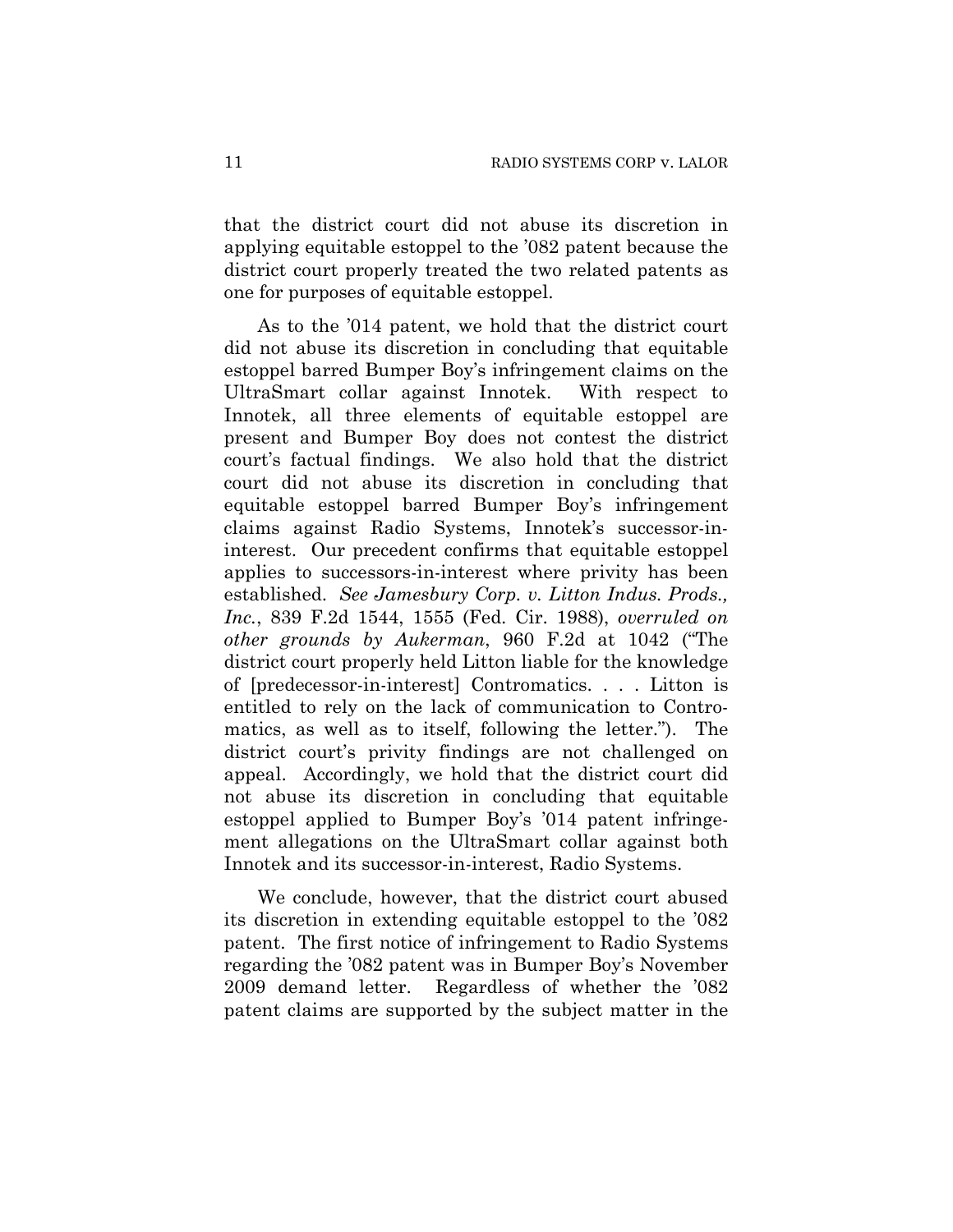'014 patent—and therefore entitled to claim priority to its filing date—the patents contain claims of different scope. Quite simply, the '082 patent claims could not have been asserted against Innotek or Radio Systems until those claims issued. *See* 35 U.S.C. § 281 ("A patentee shall have remedy by civil action for infringement of his patent."); *GAF Building Materials Corp. v. Elk Corp. of Dallas*, 90 F.3d 479, 482 (Fed. Cir. 1996) (holding that no case or controversy exists unless patent has issued prior to filing suit). As a result, the elements of equitable estoppel are not present with respect to the '082 patent. There is simply no misleading conduct or silence by Bumper Boy to indicate that it did not intend to enforce the '082 patent against Radio Systems. Not surprisingly, there is also no evidence that Radio Systems actually relied on such misleading conduct or silence. As to the '082 patent, we conclude that the district court abused its discretion by granting summary judgment of noninfringement for the UltraSmart collar on the basis of equitable estoppel. We therefore *reverse* the district court's judgment in this respect and *remand* for proceedings consistent with this opinion.

C.

Radio Systems argued in its responsive appellate brief that invalidity is an alternative ground for affirming the district court's judgment. Appellees' Resp. Br. 29-36. Bumper Boy, in its reply brief, moved to strike this argument because such an affirmance would enlarge the scope of the district court's judgment. Appellants' Reply Br. 19- 21. Bumper Boy contends that Radio Systems was required by legal precedent and the rules of this court to raise invalidity in a cross appeal.

We agree with Bumper Boy. The Supreme Court has long recognized that "[a]bsent a cross appeal, an appellee . . . may not attack the decree with a view either to enlarg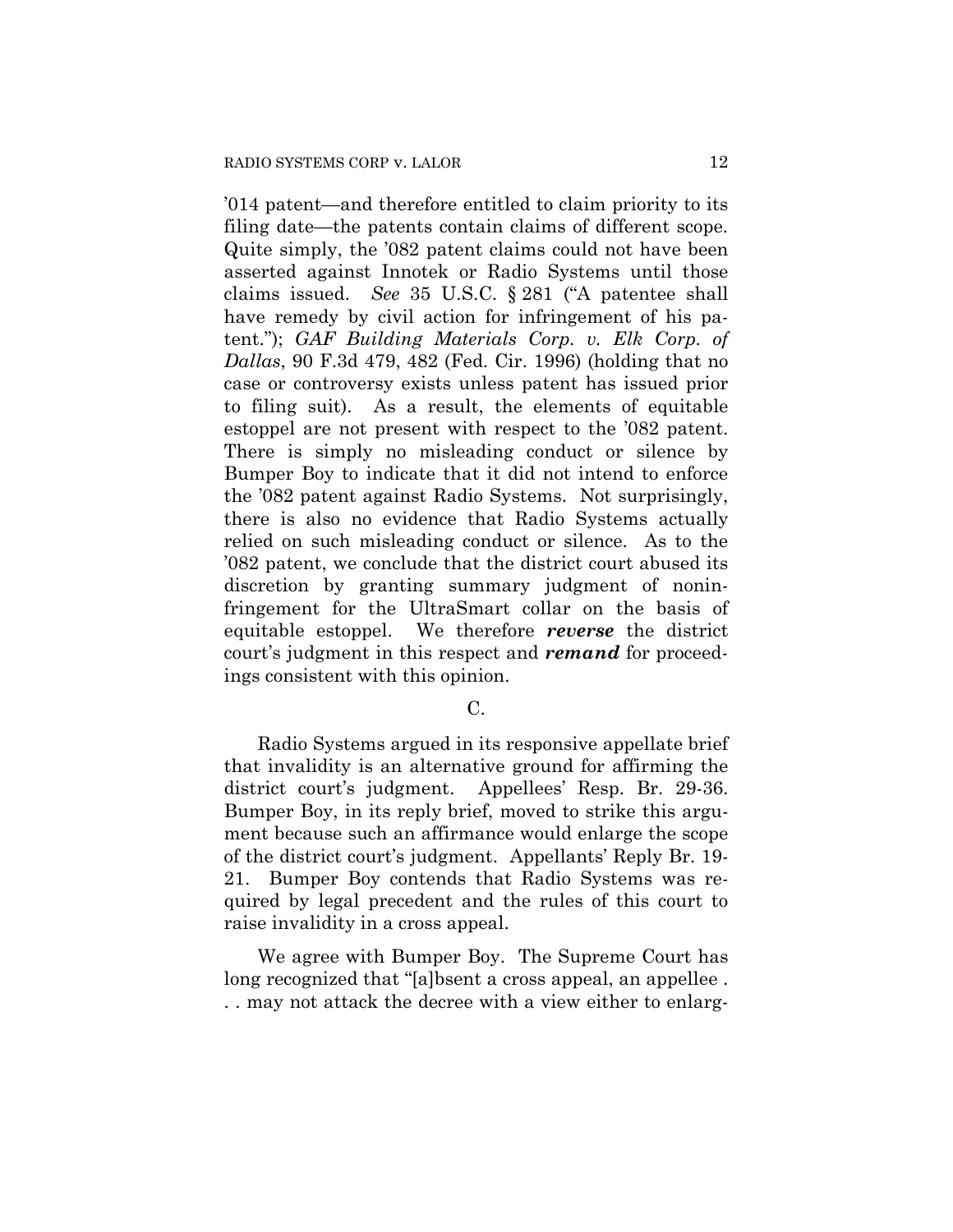ing his own rights thereunder or of lessening the rights of his adversary." *El Paso Nat. Gas Co. v. Neztsosie*, 526 U.S. 473, 479 (1999) (internal quotation marks and citation omitted). We have held that a judgment of invalidity is broader than a judgment of noninfringement. "[A] determination of infringement applies only to a specific accused product or process, whereas invalidity operates as a complete defense to infringement for any product, forever." *Typeright Keyboard Corp. v. Microsoft Corp.*, 374 F.3d 1151, 1157 (Fed. Cir. 2004) (internal quotation marks and citation omitted). Thus, invalidity cannot be an alternative ground for affirming a judgment of noninfringment absent a cross-appeal. *See id.* at 1157 n.4 ("In that situation [where the appellee urges invalidity as a ground on which to support a judgment of noninfringement] a cross appeal is necessary since a judgment of invalidity is broader than a judgment of noninfringement." (citation omitted)).

While we acknowledge the inefficiency that may result from requiring cross-appeals in situations where the scope of a judgment would be enlarged, we are cabined by our jurisdiction and may not reach issues that are not properly before us. On remand, Radio Systems may pursue its invalidity defense in further proceedings, and, should there be additional rulings on invalidity by the district court, Radio Systems may pursue a proper appeal at that time. Because Radio Systems did not properly file a cross-appeal on the invalidity issue in this appeal, Bumper Boy's motion to strike Radio System' alternative grounds for affirmance is *granted*.

#### CONCLUSION

We affirm the district court in all but one respect. The district court correctly granted summary judgment of noninfringement on the GS-011, FieldPro, and SD-1825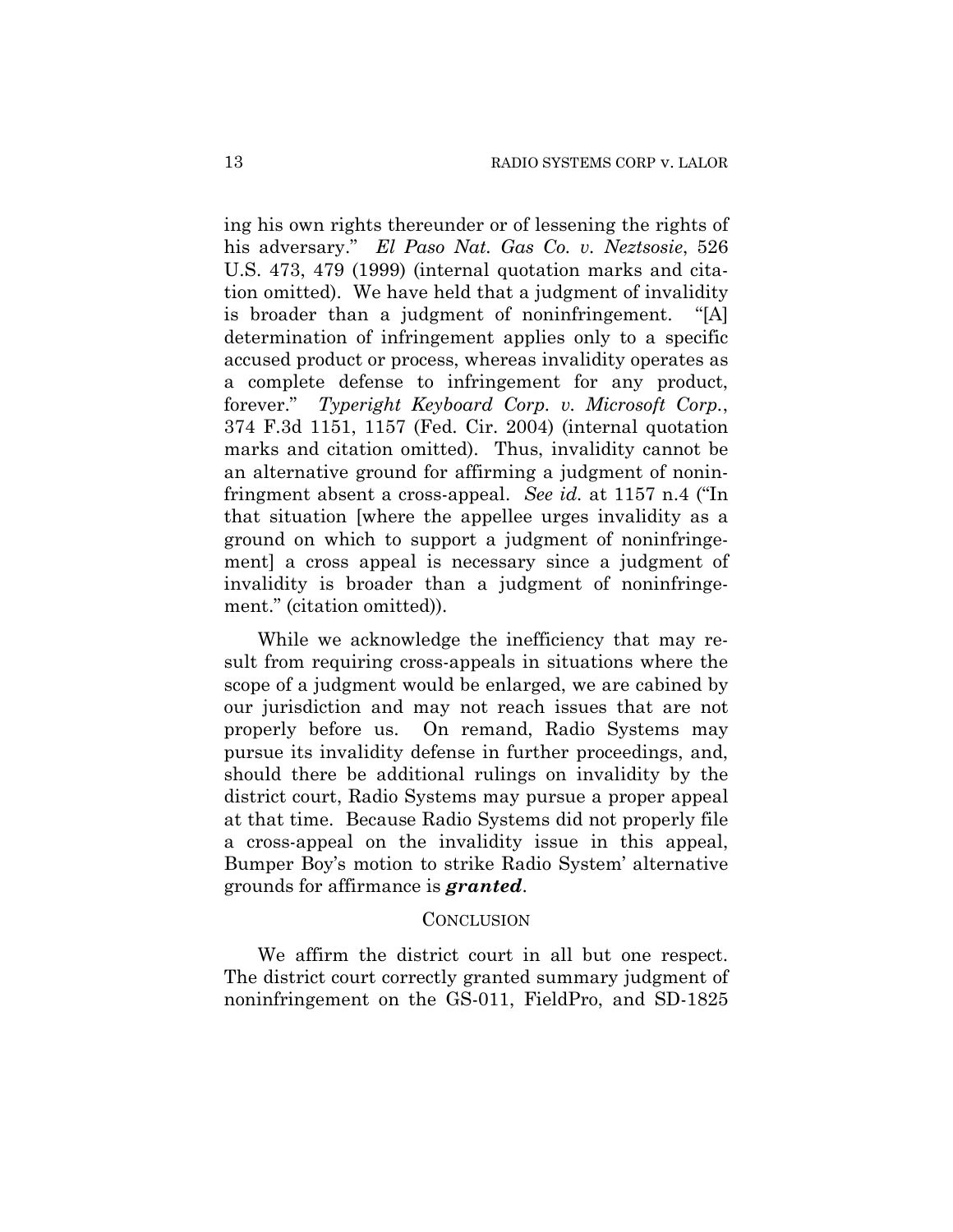collar designs based on its claim constructions. Accordingly, we affirm the judgment in this respect. We conclude that the district court did not abuse its discretion in granting summary judgment that the UltraSmart collar does not infringe the '014 patent based on equitable estoppel. We also hold, however, that the district court abused its discretion in relying on equitable estoppel for the '082 patent. Accordingly, for the '014 patent, we affirm the district court's judgment of noninfringement. For the '082 patent, we reverse the judgment of noninfringement and remand for proceedings consistent with this opinion. We have considered the remaining arguments on appeal and conclude that they lack merit.

# **AFFIRMED-IN-PART, REVERSED-IN-PART**, AND **REMANDED.**

COSTS

No Costs.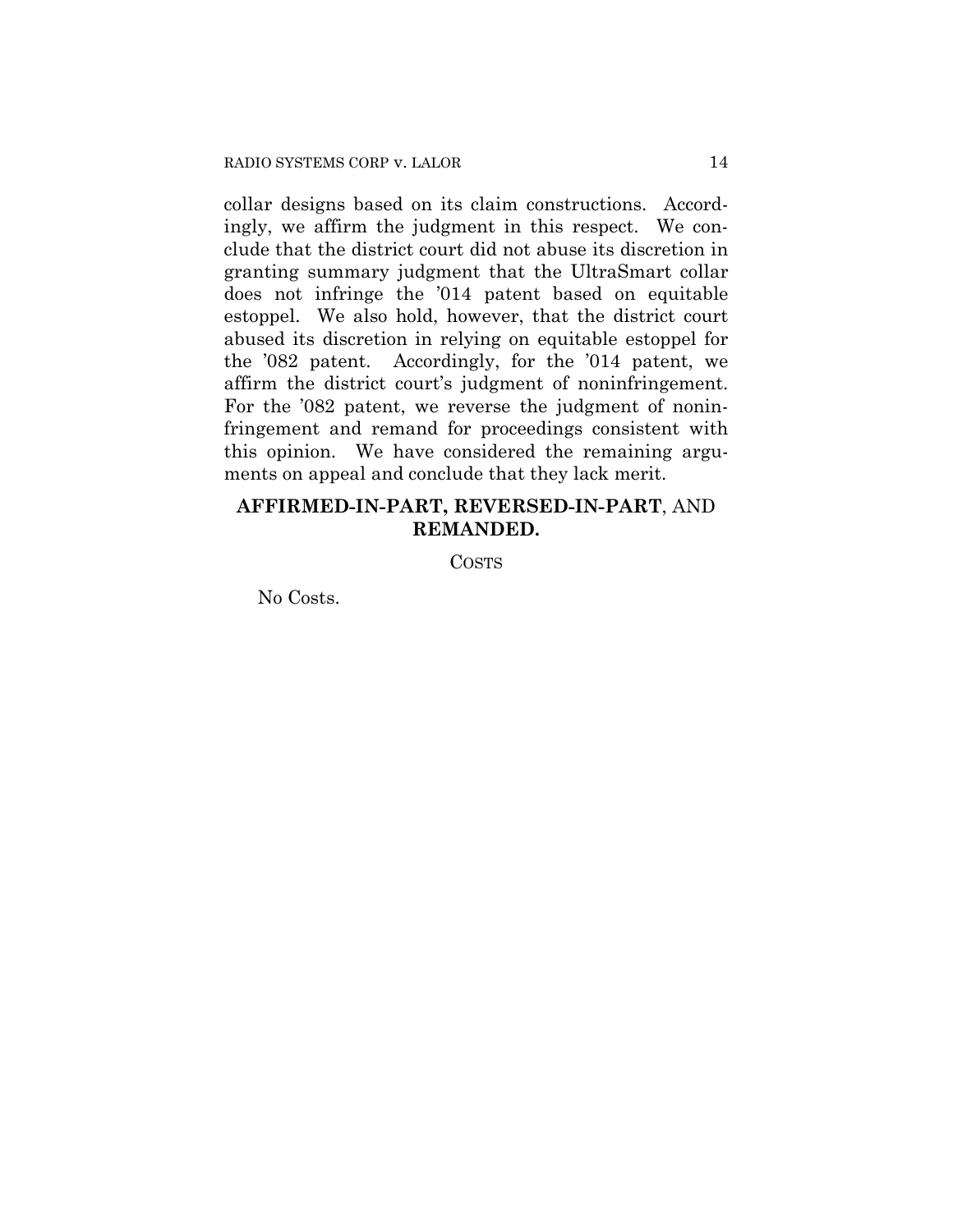# United States Court of Appeals for the Federal Circuit

**\_\_\_\_\_\_\_\_\_\_\_\_\_\_\_\_\_\_\_\_\_\_** 

**RADIO SYSTEMS CORPORATION AND INNOTEK, INC.,** *Plaintiffs-Appellees,*

**v.**

**TOM LALOR AND BUMPER BOY, INC.,** *Defendants-Appellants.* 

## 2012-1233 **\_\_\_\_\_\_\_\_\_\_\_\_\_\_\_\_\_\_\_\_\_\_**

**\_\_\_\_\_\_\_\_\_\_\_\_\_\_\_\_\_\_\_\_\_\_** 

Appealed from the United States District Court for the Western District of Washington in No. 10-CV-0828, Judge Robert S. Lasnik.

**\_\_\_\_\_\_\_\_\_\_\_\_\_\_\_\_\_\_\_\_\_\_** 

NEWMAN, *Circuit Judge*, concurring in part, dissenting in part.

I agree with the ruling that the district court correctly construed the claim terms "electrode base" and "inside surface," and I agree with the resultant affirmance of the district court's judgment of non-infringement of the '014 patent as to Radio Systems' accused GS-011, FieldPro, and SD-1825 models. As to the UltraSmart collar, the only issue decided by the panel majority is whether equitable estoppel applies; the district court did not decide infringement as to this model. I agree that equitable estoppel arose on the five years of silence after Bumper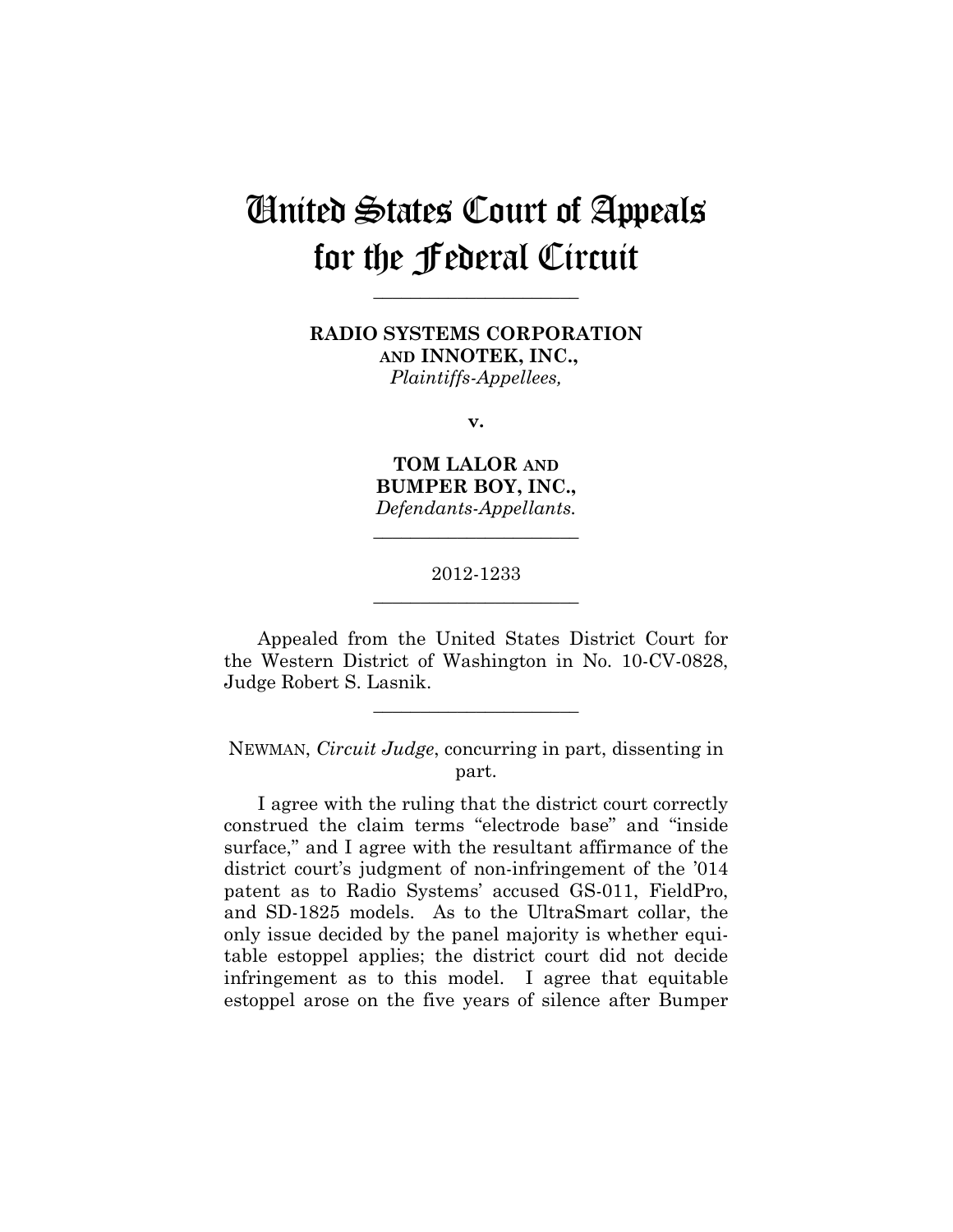Boy's accusation of infringement of the '014 patent in February 2005. However, I would also apply estoppel to the '082 patent. And, unlike the panel majority, I would reach the issue of validity, which was decided by the district court and asserted by Radio Systems as an alternative ground for affirming the judgment in its favor.

I

I would affirm the district court's ruling that estoppel applies not only to the '014 patent but also to the continuation-in-part '082 patent. The subject matter of the '082 claims in suit is disclosed and described in the '014 patent, and these claims do not draw on any new matter. The new matter added in the '082 patent relates to a stretchable insert in the collar, a feature absent from all of the '082 claims in suit. The force of equitable estoppel cannot be escaped by including previously disclosed but unclaimed subject matter in a continuation-in-part patent.

The district court did not abuse its discretion in finding that equitable estoppel applies to the '082 as well as the '014 patent. From my colleagues' contrary ruling, I respectfully dissent.

II

The panel majority does not reach the district court's holding that the two patents in suit are valid, holding that validity was not appealed. Radio Systems argues invalidity as an alternative ground of affirmance of the district court's judgment of no liability. The panel majority rules that invalidity cannot be reviewed on this appeal, although it was decided by the district court. Radio Systems fully briefed invalidity on appeal. Bumper Boy had an opportunity to respond, but chose not to discuss validity.

Radio Systems prevailed in the district court; the court entered judgment "in favor of plaintiffs [Radio